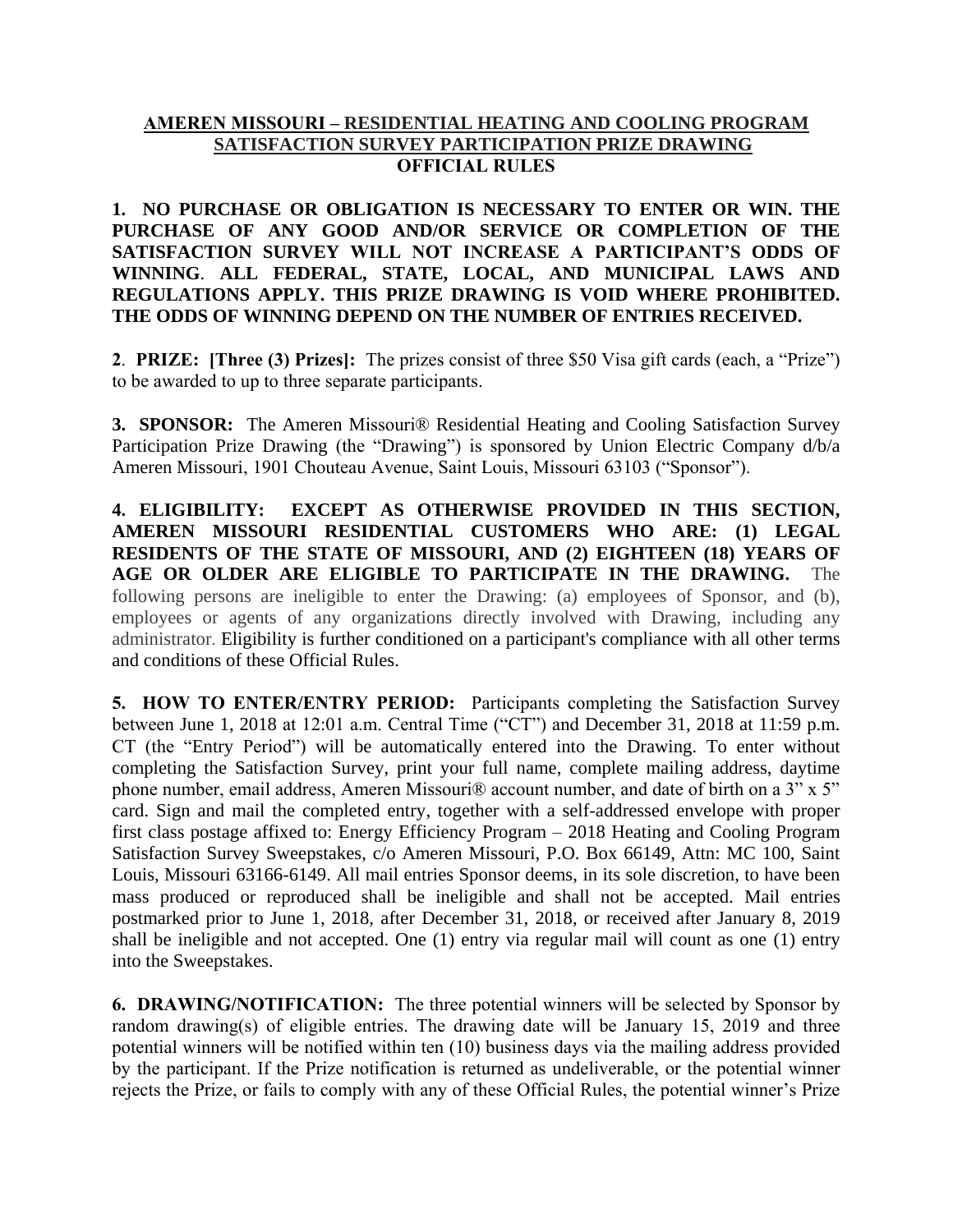will be forfeited and awarded to an alternate winner drawn from the remaining eligible entries. The Prize will be mailed via regular mail using the mailing address provided in the entry. Sponsor is not responsible for, and shall not be liable for, late, lost, misdirected, or unsuccessful efforts to notify the winner, for any late, lost, misdirected, or unsuccessful communication from participant to Sponsor, or for any change to a participant's email or physical mailing address THE ELIGIBILITY OF EACH POTENTIAL WINNER IS SUBJECT TO SPONSOR'S VERIFICATION. SPONSOR'S DECISION WITH RESPECT TO A PARTICIPANT'S ELIGIBILITY OR ANY OTHER MATTER RELATED TO THE DRAWING IS BINDING AND FINAL.

**7. LIMITATION OF LIABILITY:** By entering the Drawing, participant agrees to be bound by these Official Rules, including the eligibility requirements and decisions of Sponsor. **BY ENTERING THE DRAWING AND/OR ACCEPTING A PRIZE, EACH PARTICIPANT AGREES THAT, TO THE EXTENT ALLOWED BY APPLICABLE LAW, THE SPONSOR, ITS AFFILIATES AND REPRESENTATIVES AND EACH OF THEIR RESPECTIVE OFFICERS, DIRECTORS, EMPLOYEES, REPRESENTATIVES AND AGENTS (COLLECTIVELY, "REPRESENTATIVES"), WILL HAVE NO LIABILITY TO, AND WILL BE HELD HARMLESS BY, THE PARTICIPANT FOR ANY LIABILITY, CLAIMS, INJURY, LOSS, OR DAMAGE OF ANY KIND RESULTING FROM OR RELATED TO THE DRAWING.** Sponsor is not responsible if the Drawing cannot take place or if any Prize cannot be awarded due to events beyond its control including acts of war, natural disasters, weather or acts of terrorism. Participant further agrees that Sponsor is not responsible for: 1) any incorrect or inaccurate information, printing errors, or errors caused by any equipment or programming associated with, or utilized in, the Drawing; 2) technical malfunctions or failures of any kind, including without limitation, malfunctions, interruptions, traffic congestion, or disconnections in the telephone network, computer online system, computer dating mechanism, computer equipment, software, servers, providers, or any combination thereof; 3) unauthorized human intervention in any part of the Drawing, including theft, destruction, or unauthorized access to, or alteration of, entries; 4) technical or human error which may occur in the administration of the Drawing or entry processes; or 5) any injury, damage, or loss to persons or property which may be caused, directly or indirectly, in whole or in part, from participation in the Drawing, or the receipt, possession, acceptance, and/or use of any Prize.

**8. TAMPERING:** Sponsor reserves the right, in its sole discretion, to disqualify any individual (and all of his or her entries) who tampers with or abuses any aspect of the Drawing **ANY ATTEMPT BY A PARTICIPANT TO DELIBERATELY DAMAGE ANY WEBSITE OR UNDERMINE THE LEGITIMATE OPERATION OF THE DRAWING MAY BE A VIOLATION OF CRIMINAL AND CIVIL LAWS. IN SUCH EVENT, SPONSOR MAY EXERCISE ANY AND ALL AVAILABLE LEGAL REMEDIES, INCLUDING SEEKING THE RECOVERY OF CIVIL DAMAGES (INCLUDING ATTORNEYS' FEES)** 

**9. RELEASE: BY PARTICIPATING IN THIS DRAWING, THE PARTICIPANT ACKNOWLEDGES THAT THE DETAILS OF HIS/HER ENTRY MAY BE USED IN SPONSOR'S ADVERTISING AND MARKETING MATERIALS, IN SPONSOR'S SOLE DISCRETION.** Specifically, by entering the Drawing, the participant agrees that the Sponsor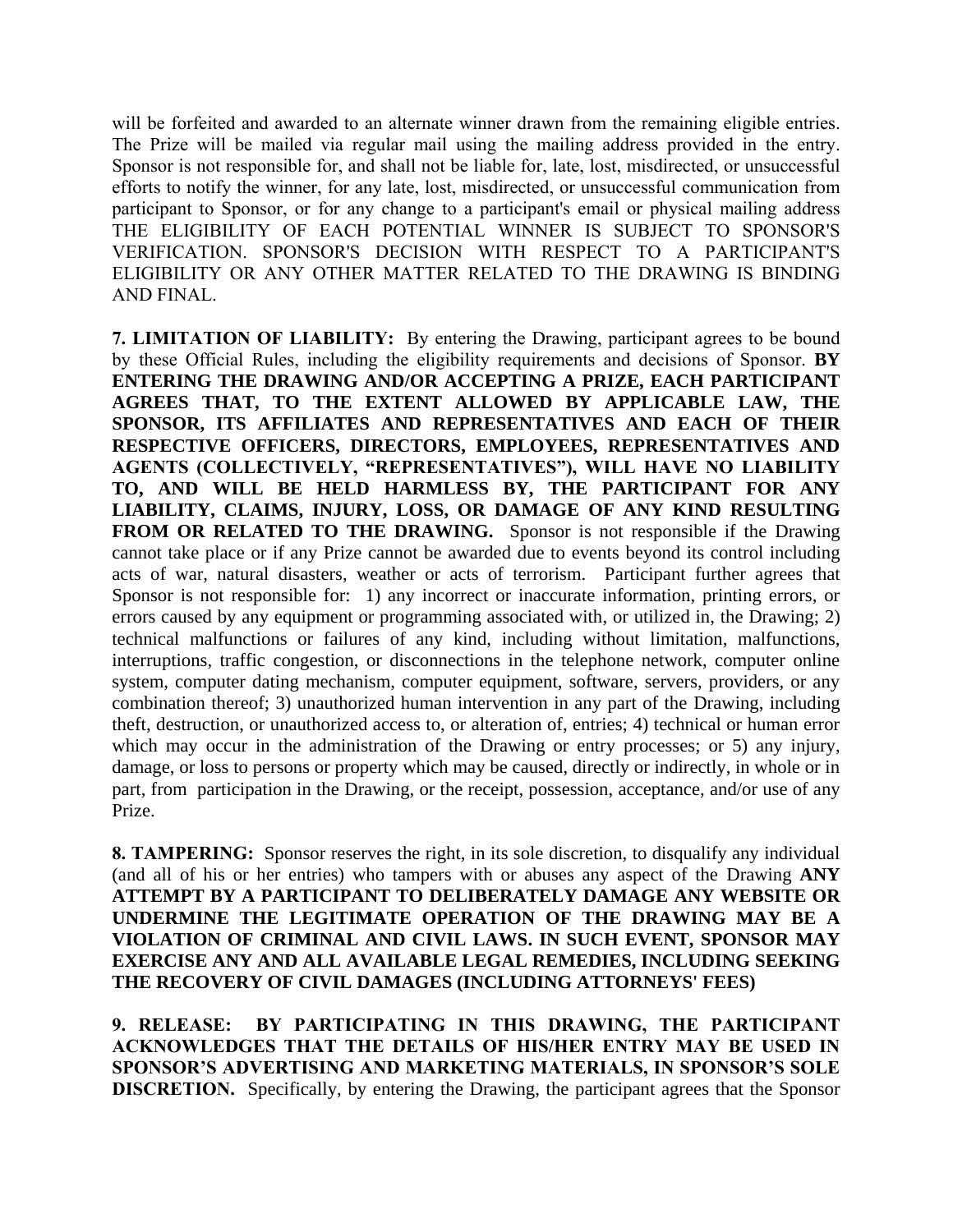and its Representatives, and those acting under the authority of the Sponsor or its Representatives may use (or refrain from using) information from the participant's entry, anonymously, for any and all advertising and promotional purposes in any and all media now known or hereafter invented (including but not limited to digital and print media) without territorial or time limitations and without further consideration, at the sole discretion of the Sponsor, unless prohibited by law, in conjunction with this Drawing and similar promotions without notice to the participant. Notwithstanding the above and except as provided for in Section 11 herein, Sponsor will not use the participant's identifying information, such as his/her full name or specific address, but may use the participant's location information. By way of example, Sponsor may use the following in its marketing materials: *"Bob S. from Clayton, MO won fifty dollars by participating in our Heating and Cooling program."* The participant will have no right of approval, no claim to any compensation, or no claim arising out of the use, alteration, distortion, or use of the participant's entry in any composite form. By submitting an entry, the participant agrees that the submission is gratuitous and made without restriction, and will not place the Sponsor under any obligation.

**10. OFFICIAL RULES AND WINNER**: These Official Rules can be found at [www.ameren.com/sweepstakes.](http://www.ameren.com/sweepstakes) The winners' names may be obtained by sending a request to MissouriCommunications@ameren.com on or after January 31, 2019.

**11. COLLECTION OF INFORMATION:** Participants agree that personal data, for example, name and address, may be processed, including metadata (i.e. geolocation information associated with the Entry), shared, publically disclosed, and otherwise used in furtherance of and for purposes of the Drawing and such other purposes set forth herein. Sponsor will not sell or rent the participant's data to third parties, but Sponsor cannot control, and assumes no obligation or responsibility for, others' appropriation or use of any data Sponsor may disclose in connection with this Drawing.

**12. RIGHT OF NON-PARTICIPATION:** Participant has the right to notify the Sponsor that he/she does not wish to be contacted by Sponsor regarding future drawing, contests, marketing or similar mailings and/or that Sponsor may not use participant's information for any purpose other than those set forth herein. Additionally, participant has the right to opt out of the Drawing at any time by notice to Sponsor. The Sponsor may be notified by email at MissouriCommunications@ameren.com.

**13. GOVERNING LAW AND JURISDICTION:** PARTICIPANT AGREES THAT: 1) ANY AND ALL DISPUTES, CLAIMS, AND CAUSES OF ACTION ARISING OUT OF OR IN CONNECTION WITH THE DRAWING OR ANY PRIZE AWARDED SHALL BE RESOLVED INDIVIDUALLY, WITHOUT RESORT TO ANY FORM OF CLASS ACTION, AND EXCLUSIVELY BY THE STATE COURT HAVING VENUE IN ST. LOUIS COUNTY, MISSOURI; 2) ANY AND ALL CLAIMS, JUDGMENTS, AND AWARDS TO PARTICIPANT SHALL BE LIMITED TO THE PARTICIPANT'S ACTUAL OUT-OF-POCKET COSTS, INCLUDING COSTS ASSOCIATED WITH ENTERING THIS DRAWING, IF ANY; 3) UNDER NO CIRCUMSTANCES WILL PARTICIPANT BE PERMITTED TO OBTAIN AN AWARD FOR, AND PARTICIPANT HEREBY WAIVES ALL RIGHTS TO, INDIRECT, PUNITIVE, INCIDENTAL, AND OTHER SIMILAR OR